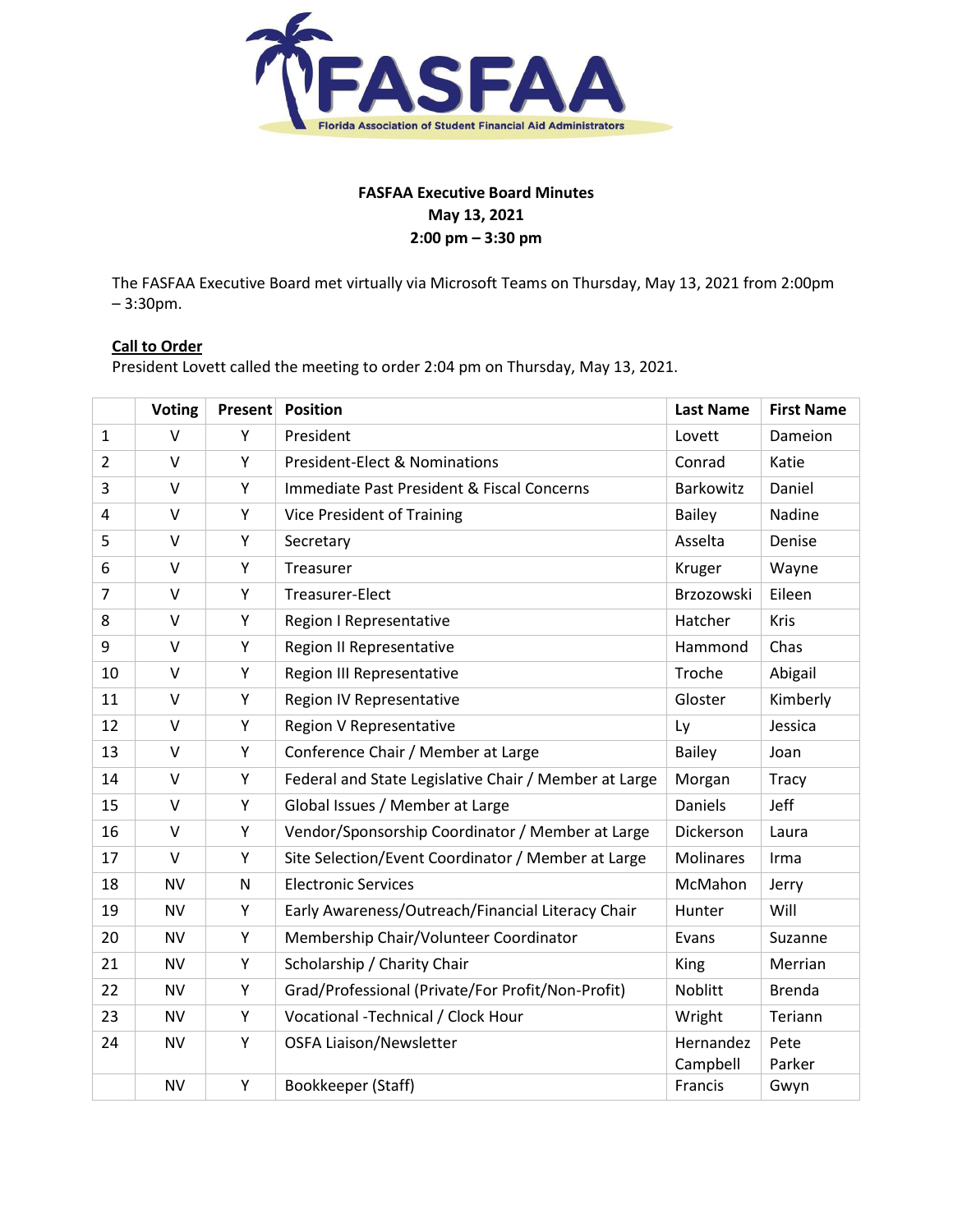A quorum for voting was met with 17/17 voting members present (100%). There were 23/24 members of the Executive Board present.

#### **Board Members Unable to Attend:** Jerry McMahon

**Guests:** Angelica Parrales, Traci Spagnoli, Heidi Goldsworthy, Jason Hughes, Stephen Hundley **Leaving Early:** Will Hunter

#### **Old Business April Minutes Tabled**

President Lovett tabled the minutes until Treasurer Elect Brzozowski can provide information to the secretary.

## **Old Business Jason Hughes from UBS Investments**

Jason Hughes went over the financial statements from UBS.

#### **Old Business Conference Committee**

Most of the updates Vice President of Training Bailey will provide on the annual conference program and agenda. The website has been updated with the agenda and speakers for the annual conference. The committee still needs to finalize the moderators for the sessions. The committee would like to use folks who are familiar with Remo as the moderators. The latest information was sent out to members, which included a deadline date for the conference. The reason why there is a deadline date to register for the conference is that information needs to be sent out about how to access Remo for the conference. Reminders will be sent out to people who are registered but payment has not been sent out yet. The keynote speaker fee is \$1000.00 and the committee was not aware of this fee. The committee had reached out many times and just heard back from the keynote that the fee was \$1000.00. The committee agreed with the keynote speaker the fee would now be \$500.00. The committee is asking the board to provide an honorary fee of \$500.00 to the keynote. It is in the policy and procedures the board could provide this.

**Motion to provide the conference committee with a budget, which includes the honorary fee for the keynote speaker.**

**Second: Not required. No further discussion. Motion passes.**

#### **Old Business Laura Dickerson**

There were some late arrivals to join the sponsorship for the annual conference. There are currently 24 sponsors at last check and the sponsorship total comes to \$21,800.00. There were a few companies that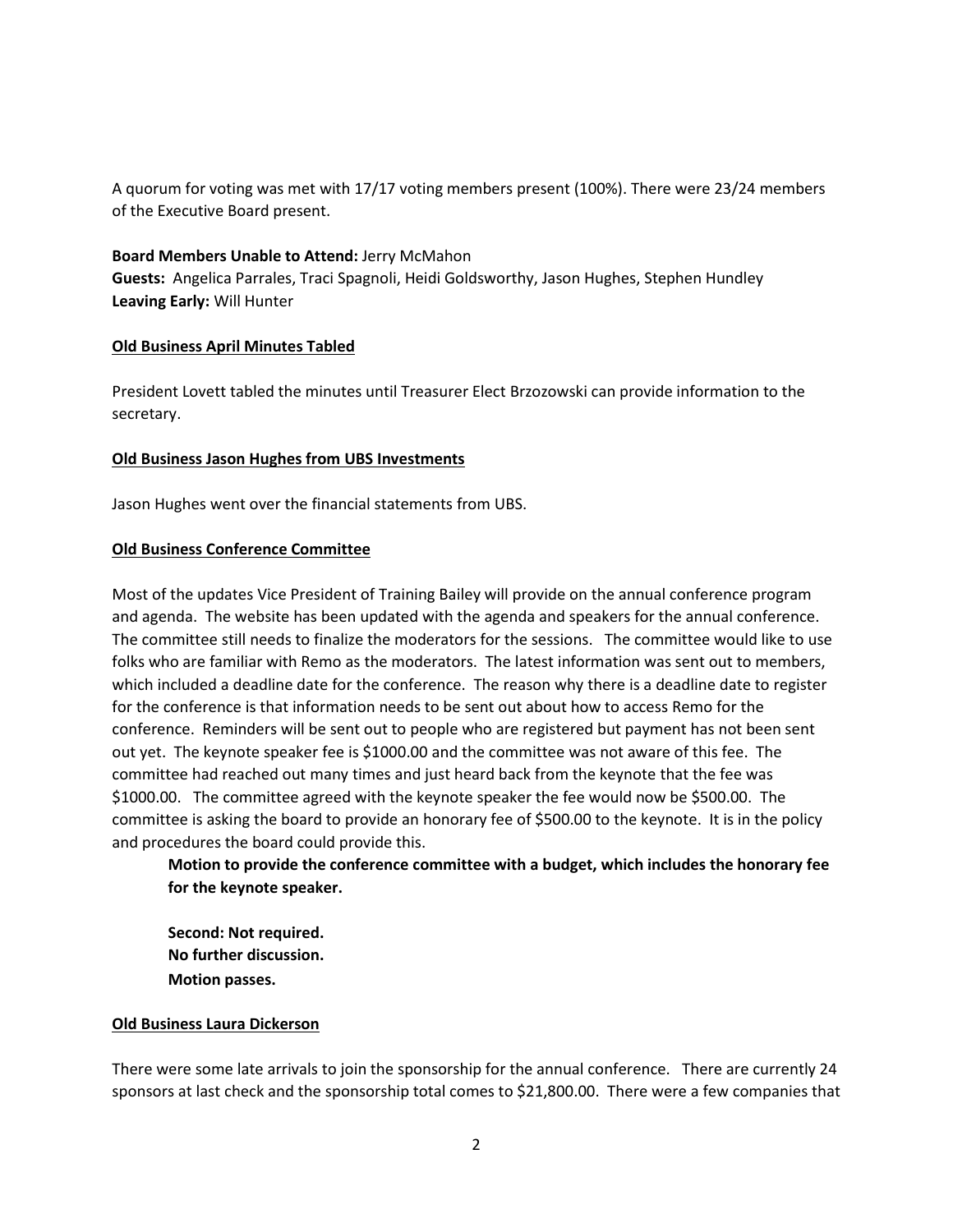declined to sponsor for the annual conference this year. Lunch & learn is underway and loaded into the agenda. During the conference, there will be an interactive game to draw people into the conference area. The participant will enter the sponsorship area, complete the game and prizes will be awarded. On the FASFAA web page, the business partners have been loaded. During the conference, there will also be a sponsorship engagement webinar that members can log into. The committee is still working on providing as list, which includes business partner services to be posted to the web site. The committee gave the partners until Friday to submit their business information for the list.

## **Old Business Scholarship**

Total for the charity \$1,895.00 for school supplies and the Bonnie Pirkle committee has raised \$1,131.00. An email was sent to the membership requesting additional donations. Vice President of Training Bailey will also be include the fund raising for the charity and Bonnie Pirkle in the email she is sending out. The goal for the annual conference for the charity is \$3,500.00. The old FASFAA laptops have been cleaned up and will be donated to the school along with a donation from the Vice President of Training Bailey.

## **Old Business Vice President of Training**

On May 21, during the NASFAA Credential workshop on Application Processing there will be a raffle for a basket or two to raise money for the charity. Heidi Goldsworthy also offered to donate a basket as well. The training committee will talk about asking people to donate baskets for the annual conference. There will also be additional training scheduled in June. June 28, will be a director roundtable meeting. Some people still owe presentations for the annual conference and the committee needs to have these right away to test them out on the Remo platform. The committee is also putting together moderators for the conference and you might be contacted to assist. The committee has put together a very robust agenda, which they think out shines NASFAA and many thanks to the committee for that. It is very important during the conference to see the board members present in sessions. We need participation from everyone on the board to make sure the conference is successful. There will be a preconference workshop for new & intermediate financial aid officers.

#### **Old Business Strategic Planning Process Stephen Hundley**

Stephen Hundley guided the board through the strategic planning process. The process was thorough and painless. The word draft on the plan will remain until the board provides feedback. The next steps read the plan, send feedback and finalize the plan. Return feedback by May 19. After the feedback has been reviewed, the plan will be polished up and during the conference, this information will be disseminated to the membership. The long-term goal will be over 3-4 years and marry the financial plan and the strategic plan. The strategic plan is a guide and will reflect changing circumstances. The plan includes a SWOT analysis, mission vision & values. There are five goals along with action items and suggested metrics, which hold the board accountable on their progress. All feedback needs to be submitted back to Stephen Hundley by the end of business on May 19 [shundley@iupui.edu.](mailto:shundley@iupui.edu)

## **New Business Prizes for Conference**

The conference committee wants to provide attendees with an experience as close to being in person as possible. To do this they want to provide prizes by having the attendees participate in games to keep them engaged. The committee would like to send the presenters a \$5.00 gift card as a thank you for